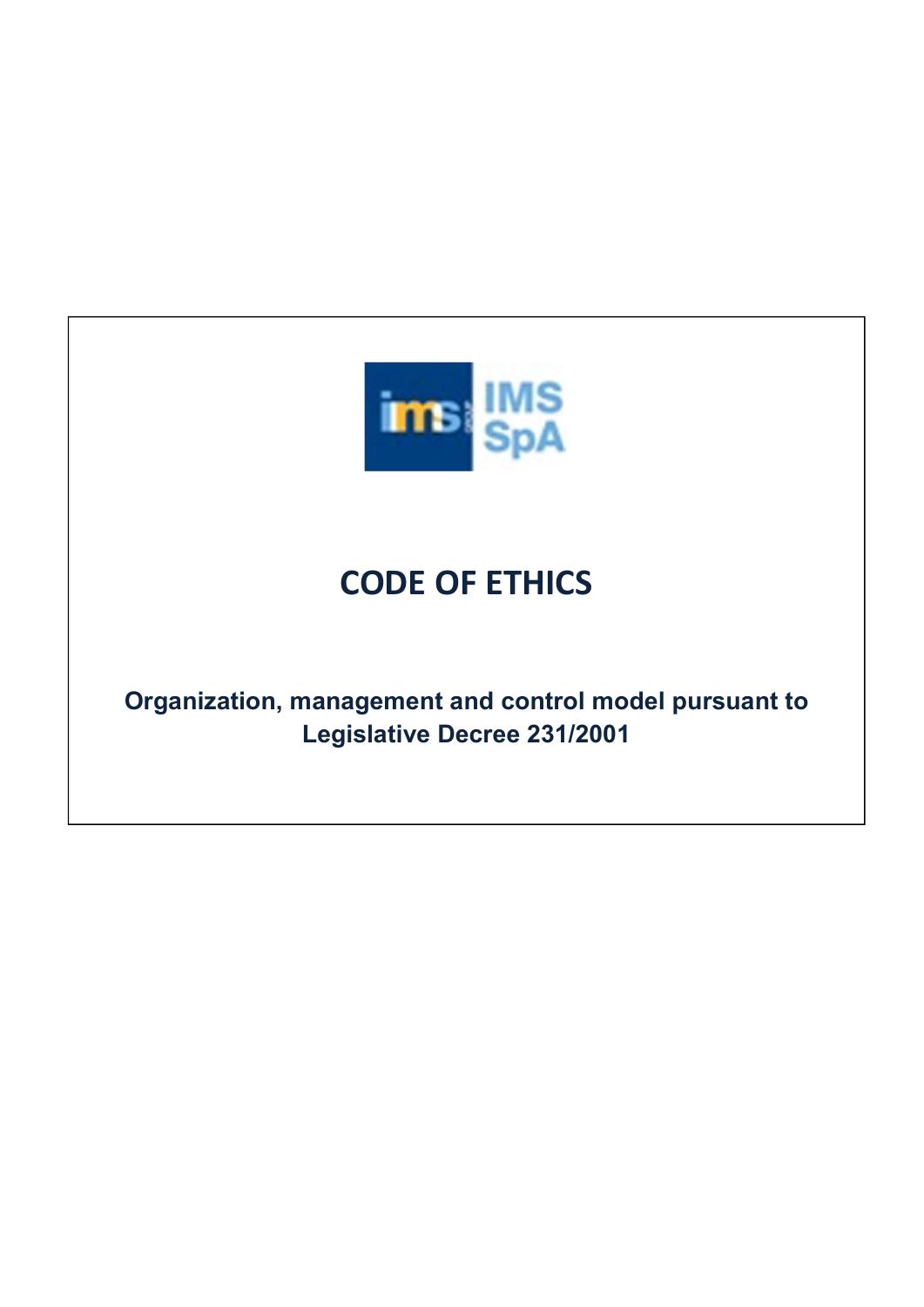

Organization, management and control model pursuant to Legislative Decree 231/2001

Rev. 00 – 22 nov 2021

Approved by the Board of Directors

## INDEX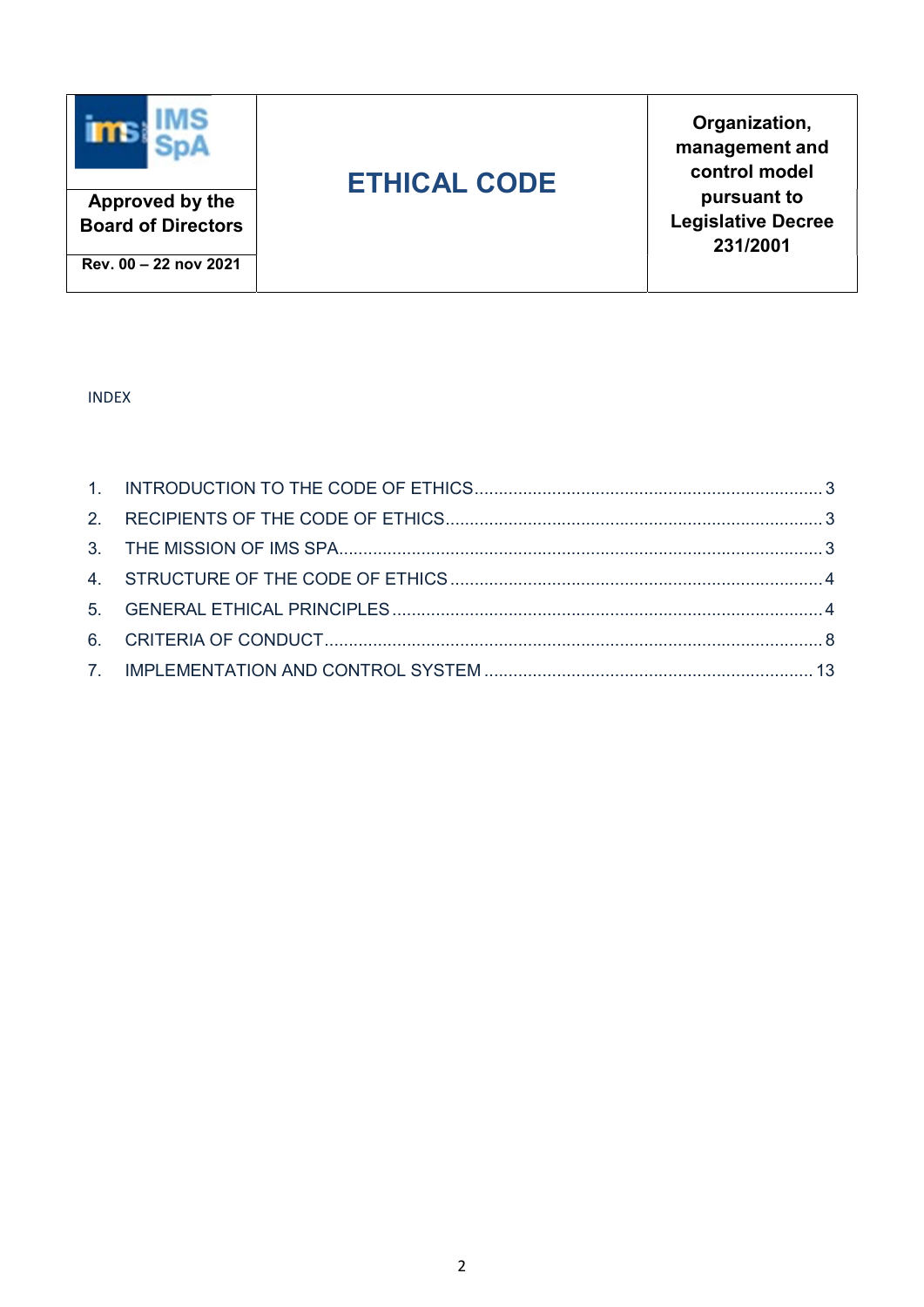

Organization, management and control model pursuant to Legislative Decree 231/2001

Rev. 00 – 22 nov 2021

Approved by the Board of Directors

## 1. INTRODUCTION TO THE CODE OF ETHICS

This Code of Ethics (hereinafter the "Code") sets out the ethical and behavioral principles that must be followed by all those who work in the name and on behalf of IMS SpA (hereinafter also "IMS", or "Company"). IMS considers it essential to manage relationships with its employees, collaborators, customers, suppliers, partners, and, more generally, with any third party, safeguarding ethical values, within a context of mutual respect, protection, transparency, and fairness.

By placing this criterion as a mandatory basis, the Code of Ethics fits into the organizational context of our company as a "Charter of Fundamental Values" that all those who have a relationship with the Company must respect or, even better, must make their own.

This Code of Ethics, drawn up in compliance with the "Guidelines issued by Confindustria" is an integral part of the Organization, Management, and Control Model pursuant to Legislative Decree 231/2001 (hereinafter the Model).

### 2. RECIPIENTS OF THE CODE OF ETHICS

The set of internal and external subjects of the Company who must comply with the provisions of the Code of Ethics constitute the "Recipients" of the same.

The recipients of the Code of Ethics are all employees, including managers, collaborators, directors, members of the supervisory bodies as well as all those who, directly or indirectly, permanently or temporarily, establish relationships or relationships with IMS, such as example consultants and suppliers.

### 3. IMS SPA

IMS SpA, present on the Italian market since 1930 under the name of SIAU - Società Italiana Acciai Utensili, offers its customers a complete range of special steels, in bars and pieces cut to size, with always short preparation times. This result is the result of consolidated relationships with the main producers on the international market and of a logistics system based on seven warehouses throughout Italy for a covered storage area of over 60,000 square meters.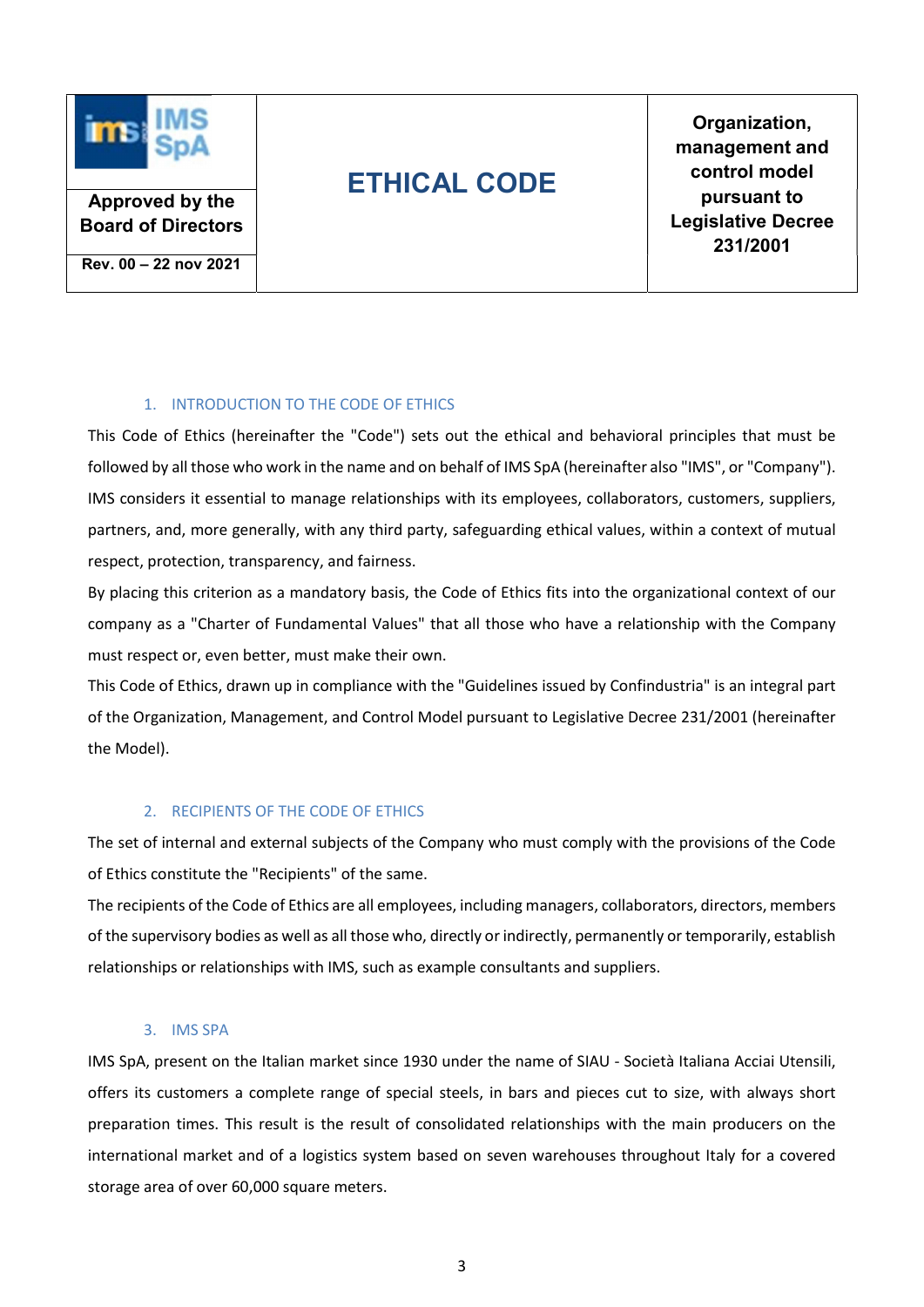

Organization, management and control model pursuant to Legislative Decree 231/2001

Approved by the Board of Directors

Rev. 00 – 22 nov 2021

The company's activity has always been the distribution of steel products with high added value, with particular attention to the service offered to customers which include cutting to size for bars, mechanical cutting for thick sheets, the contribution of qualified technical service, and the security of always receiving products from qualified and certified suppliers.

Furthermore, the company now employs more than 150 people and has 8 warehouses: Bruino (TO), Calamandrana (AT), Cerano (NO), Arcore (MB), Agrate (MB), Brescia, Grisignano di Zocco (VI), and Lippo of Calderara di Reno (BO).

From a commercial point of view, the territory has been divided into three strategic areas: NORTHWEST (with the warehouses in Turin, Asti, Novara, and Monza and Brianza), NORTHEAST (Brescia and Vicenza), and CENTRO SUD (Bologna).

The main product lines treated by IMS today are construction steels, tool steels, stainless steels, chromed pipes, and bars.

## 4. STRUCTURE OF THE CODE OF ETHICS

The code of ethics is structured in three main parts:

- **THE GENERAL ETHICAL PRINCIPLES**
- THE CRITERIA OF CONDUCT
- IMPLEMENTATION AND CONTROL SYSTEM

### 5. GENERAL ETHICAL PRINCIPLES

### 5.1 Compliance with Laws

In carrying out their work, the Recipients are required to act in compliance with the rules, laws, and obligations provided for by any regulation, license, and authorization in force; rejecting scam and fraudulent behavior, false communication of company data, corruption, violation of safety and environmental regulations and in general any illegal practice.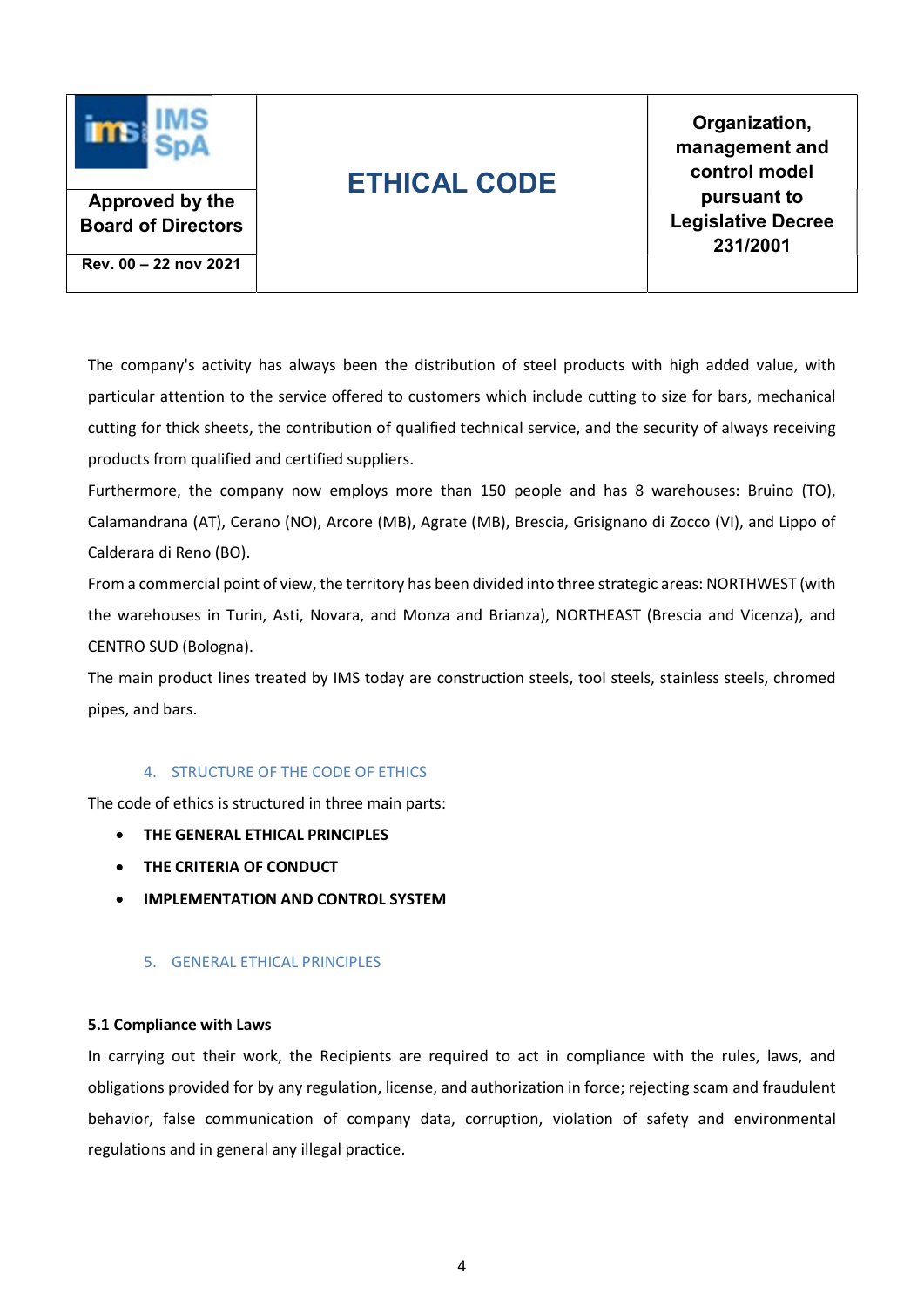

Organization, management and control model pursuant to Legislative Decree 231/2001

Rev. 00 – 22 nov 2021

Approved by the Board of Directors

Any activity that does not comply with the law, even if it is a possible source of significant profits, is to be understood as expressly prohibited.

## 5.2 Honesty and transparency

Honesty represents the fundamental principle for all the activities of IMS SpA, its initiatives, its products, its reports, its communications and constitutes an essential element of company management. Relations with stakeholders, at all levels, must be based on criteria and behaviors of correctness, consistency, loyalty, and mutual respect. IMS communicates in a clear, transparent, accurate and timely manner with all its stakeholders.

### 5.3 Social responsibility

IMS believes that its entrepreneurial activity, in order to qualify as ethically responsible, must pursue production models that respect and safeguard human rights, the regenerative capacities of the Earth, and the well-being of communities. Models aimed at equitable and sustainable human development, in the awareness, that social and ethical responsibility also extends to communities, particularly in developing countries from which the raw materials used for some products come.

## 5.4 Centrality of the person - Diversity, and Inclusion (D&I)

In line with its ethical vision, IMS SpA intends to develop the value of each person, respecting their physical, cultural, and moral integrity, as well as the right to interact and associate with others. IMS pays attention to all aspects inherent to people's lives since it is human life that inspires all the activities of the society. IMS SpA, in its activities and sphere of influence, supports and respects human rights, offers equal opportunities for the development of people, and protects their privacy.

IMS believes that "doing the right thing" is the right way to act for business and that respecting diversity and promoting inclusion can be a source of competitive advantage, by creating a more motivated workforce, aimed at adopting better decisions, based on a deep understanding of the people who buy and consume the company's products. IMS SpA does not tolerate any form of discrimination or exclusion, in particular with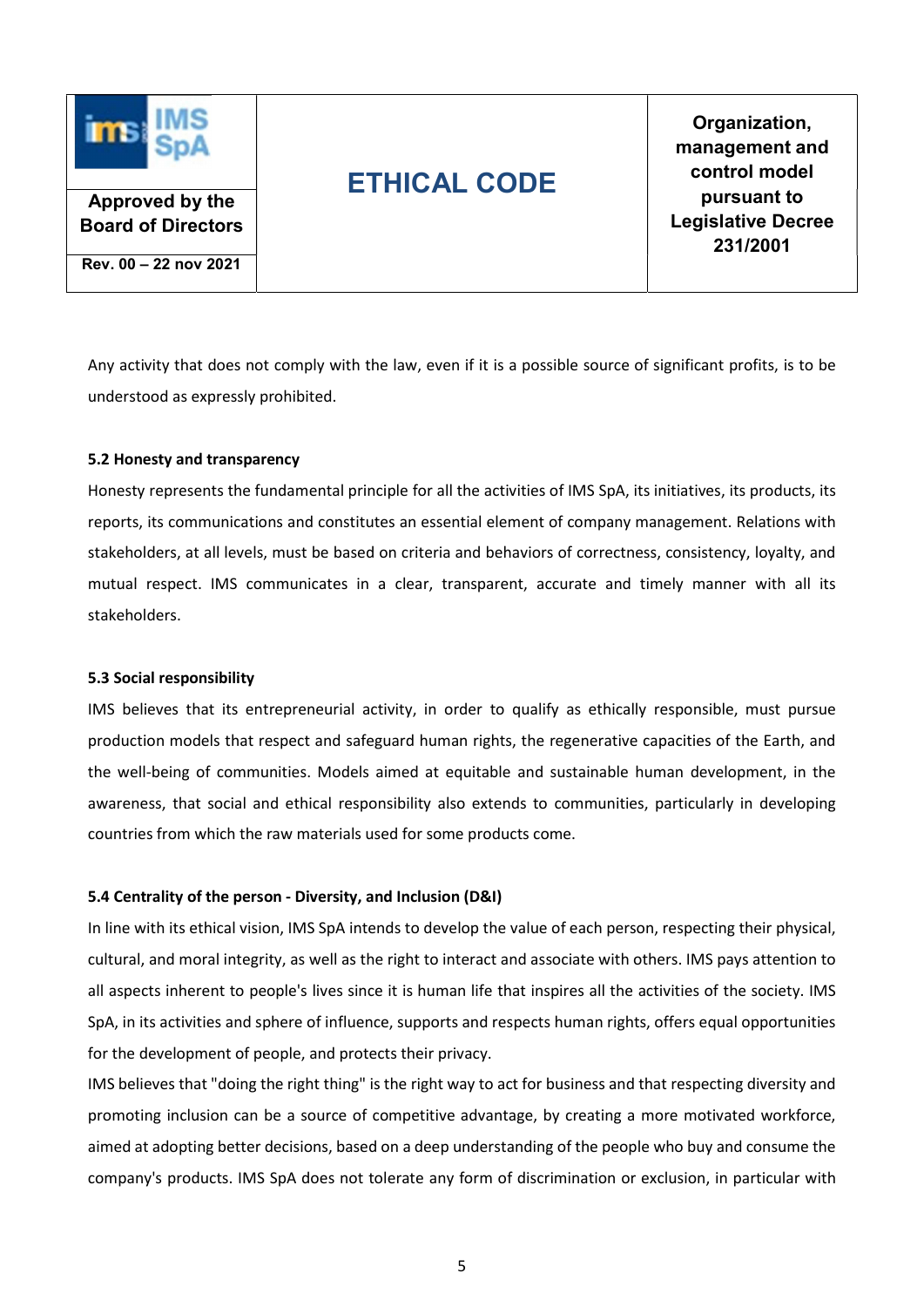

Organization, management and control model pursuant to Legislative Decree 231/2001

Approved by the Board of Directors

Rev. 00 – 22 nov 2021

regard to age, culture, ethnicity, nationality, religious belief, race, political opinion, marital status, pregnancy, veteran status, gender, and sexual orientation, identity, and/or expression of gender, genetic information, health or disability.

### 5.5 Labor protection

IMS SpA guarantees the freedom of association of workers and recognizes the right to collective bargaining. It undertakes not to use, even indirectly, forced and compulsory labor and child labor. It rejects all forms of discrimination in hiring policies and in the management of human resources. IMS undertakes to prevent any form of mobbing and exploitation of work, both direct and indirect, and to recognize in merit, work performance, and professional potential, the determining criteria for wage and career developments.

### 5.6 Health and Safety in the workplace

Safety in the workplace is a fundamental principle for IMS SpA. The company takes care of the health and safety of workers and people present in the workplace who may be affected by the effects of actions or omissions.

IMS believes that workers, as part of their duties, participate in the process of risk prevention and safety protection towards themselves, colleagues, and third parties, in accordance with their training, instructions, and means provided by the employer of work, observing the measures envisaged by company procedures, the provisions, and instructions given by the employer and the persons in charge.

### 5.7 Professionalism and diligence

In the execution of its contractual obligations and work performance, IMS SpA together with its employees and collaborators acts with the utmost diligence and professionalism.

### 5.8 Fair Competition

All the Company's activities are carried out in compliance with the law and within a framework of fair competition.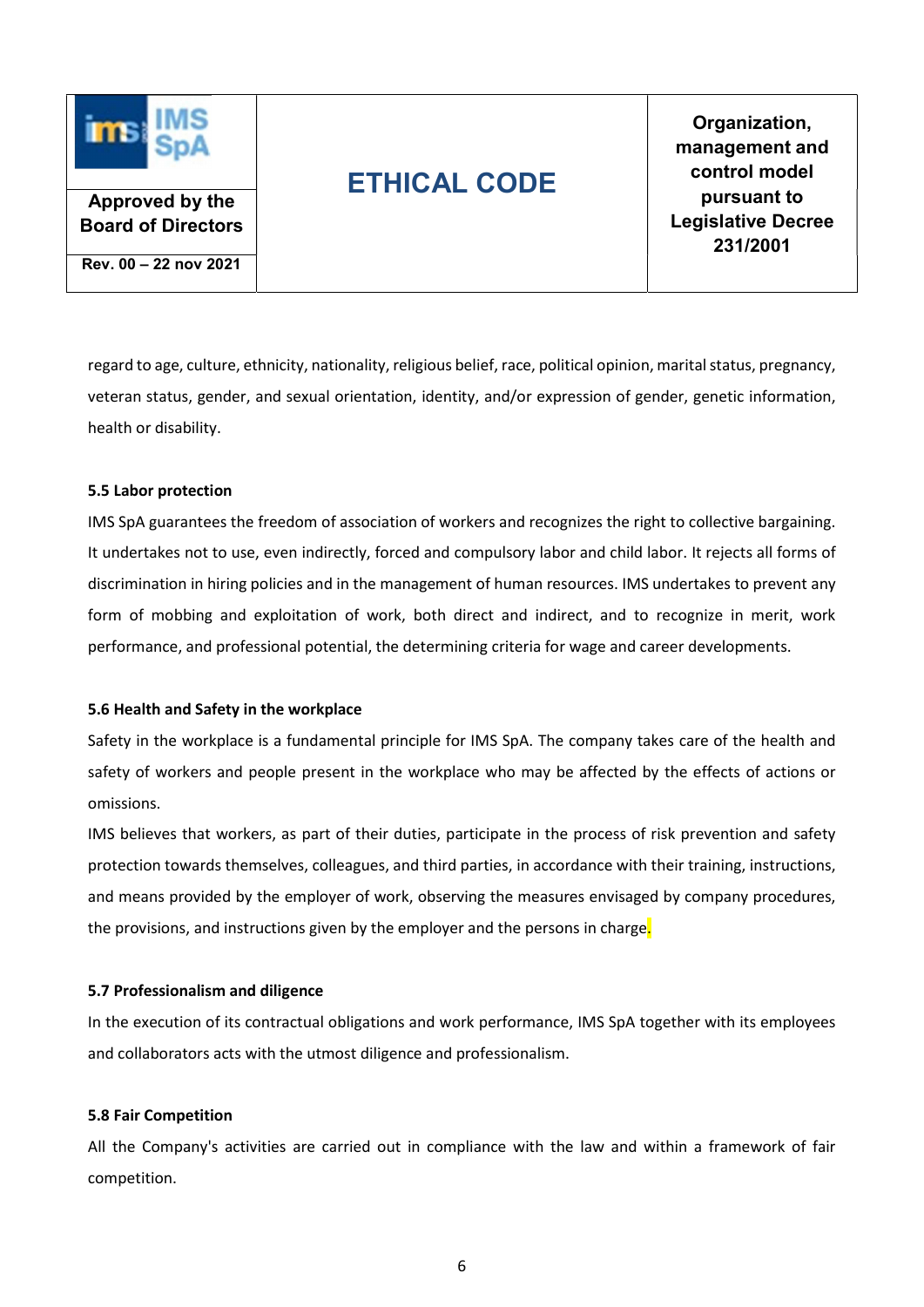

Organization, management and control model pursuant to Legislative Decree 231/2001

Board of Directors Rev. 00 – 22 nov 2021

Approved by the

Any commercial agreements are therefore not intended to prejudice and distort normal competition. The acquisition of information relating to competitors must take place correctly and lawfully and the dissemination of news or judgments on competitors' products, aimed at determining their discredit, is prohibited.

### 5.9 Safeguarding the environment

IMS SpA's commitment to the Earth is aimed at safeguarding its abundance of resources and its beauty for present and future generations, to transmit to them the values and methods that support the long-term development of communities. human and environmental.

IMS undertakes at every stage of its action to apply caution criteria with a view to the "Precautionary Principle" and a preventive approach to the environment and its biodiversity. It also undertakes to promote initiatives for greater corporate environmental responsibility and to develop the use of means and technologies that do not damage the environment.

### 5.10 Working in quality

IMS SpA believes that quality is the tool for satisfying the expectations of both the customer, the employees, and the relevant interested parties, and for this reason, it is committed to the continuous improvement of its effectiveness.

The goal of IMS Spa is therefore to finalize all activities and resources in the creation of a product that is characterized by high quality and reliability, aimed at satisfying all customer needs. For this reason, the company has chosen Quality as its philosophy to establish a relationship of trust between Supplier and Customer. Since 1994 IMS has been marketing under Quality Assurance, IGQ 9401A certified, only products from leading steel mills with a Quality System compliant with ISO 9001; this allows the company and its customers to maintain an image of certain prestige on the market. All IMS SpA warehouses are UNI EN ISO 9001 certified.

#### 5.11 Innovation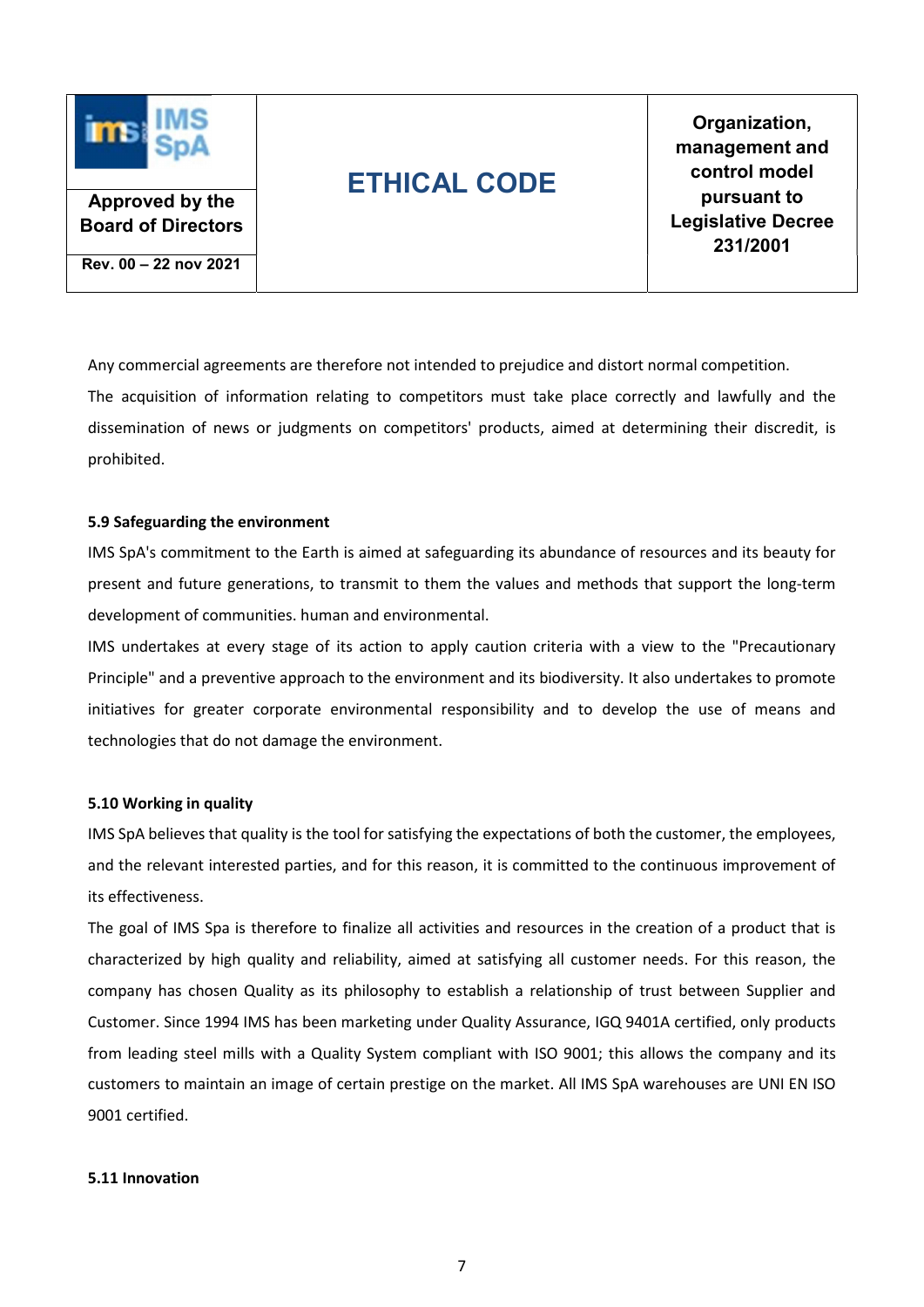

Organization, management and control model pursuant to Legislative Decree 231/2001

Rev. 00 – 22 nov 2021

Approved by the Board of Directors

The search for innovation is the central spirit that guides IMS's actions. To this end, the Company employs valid people to overcome old habits and clichés and study new methods and new solutions. Innovation for IMS means continuous research aimed at perfecting the products offered and the work performed, aiming for excellence.

## 6. CRITERIA OF CONDUCT

## 6.1 Business Management

Each operation carried out in the interest or advantage of the Company - from the management point of view must be inspired by:

- formal and substantive legality;
- maximum responsibility, correctness, efficiency, completeness, and transparency of information;
- compliance with this Code of Ethics and company procedures.

The following are prohibited:

- the pursuit of personal or third party interests to the detriment of corporate interests;
- the realization of the interest or advantage of the Company in violation of the laws;
- the abusive exploitation, in the personal interest or of third parties, of the name and reputation of the Company, as well as of the information acquired and of the business opportunities learned in the course of carrying out one's duties;
- the use of corporate assets for purposes other than those proper to them.

In particular, the recipients of this Code must refrain from activities, behaviors, and acts (even free of charge) in any case incompatible with the obligations connected to the relationship with the Company.

## 6.2 Use of company assets and protection of the corporate image

Each employee must work diligently to protect company assets, through responsible behavior, in compliance with the safety and environmental regulations provided for by the law and by the system procedures. The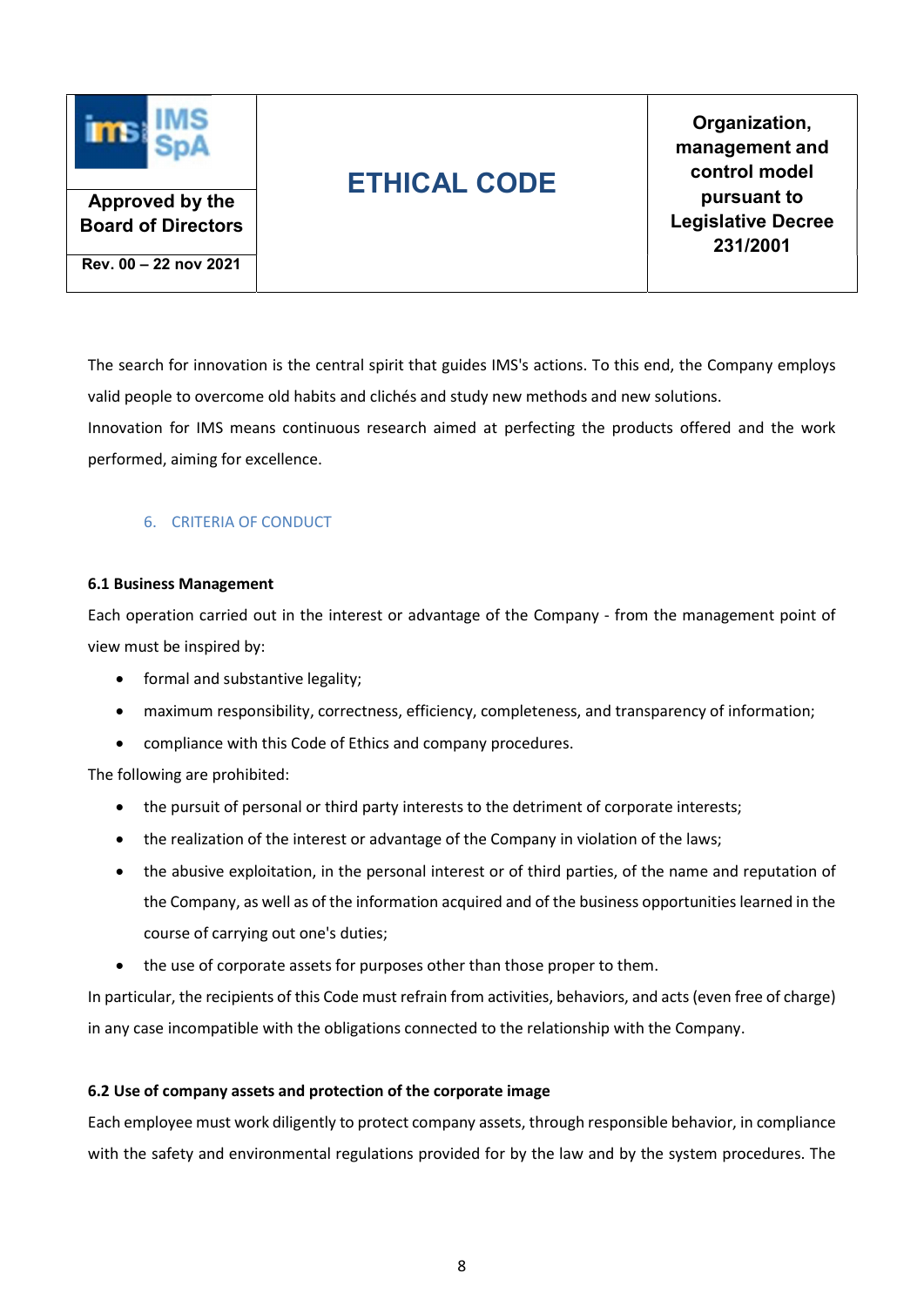

Organization, management and control model pursuant to Legislative Decree 231/2001

Approved by the Board of Directors

Rev. 00 – 22 nov 2021

use of the assets made available by the Company is allowed only in the context of the activity carried out at IMS unless explicitly authorized for use outside the company.

Employees are prohibited from publishing on social networks, blogs, and in general on websites, material, or information that could harm the image of the Company, its seriousness, and competitiveness on the market. Providing confidential information relating to the company is strictly prohibited and staff is required to report any requests for confidential information by unauthorized third parties.

### 6.3 Compliance with the safety and health regulations of the workplace

The worker must take care of his safety and health and that of the other people present in the workplace, which may have the effects of his actions or omissions.

As part of their duties, workers participate in the process of risk prevention and safety protection towards themselves, colleagues, and third parties.

To this end, the Company undertakes to:

- manage activities in compliance with current legislation on prevention and protection from risks to safety and health at work;
- use the best technologies available and constantly check their reliability both in the correct operation of the plants/machines and in their maintenance, modification, and decommissioning;
- extend the use of operating procedures and technical standards for the correct management of activities;
- put in place a control system to ensure the maintenance over time of the safety conditions and the procedures envisaged;
- train and train personnel to achieve the highest levels of safety and hygiene in the workplace.

### 6.3 Compliance with environmental regulations

In the environmental field, IMS SpA evaluates, controls, and, where possible, minimizes the environmental impact in carrying out its activities.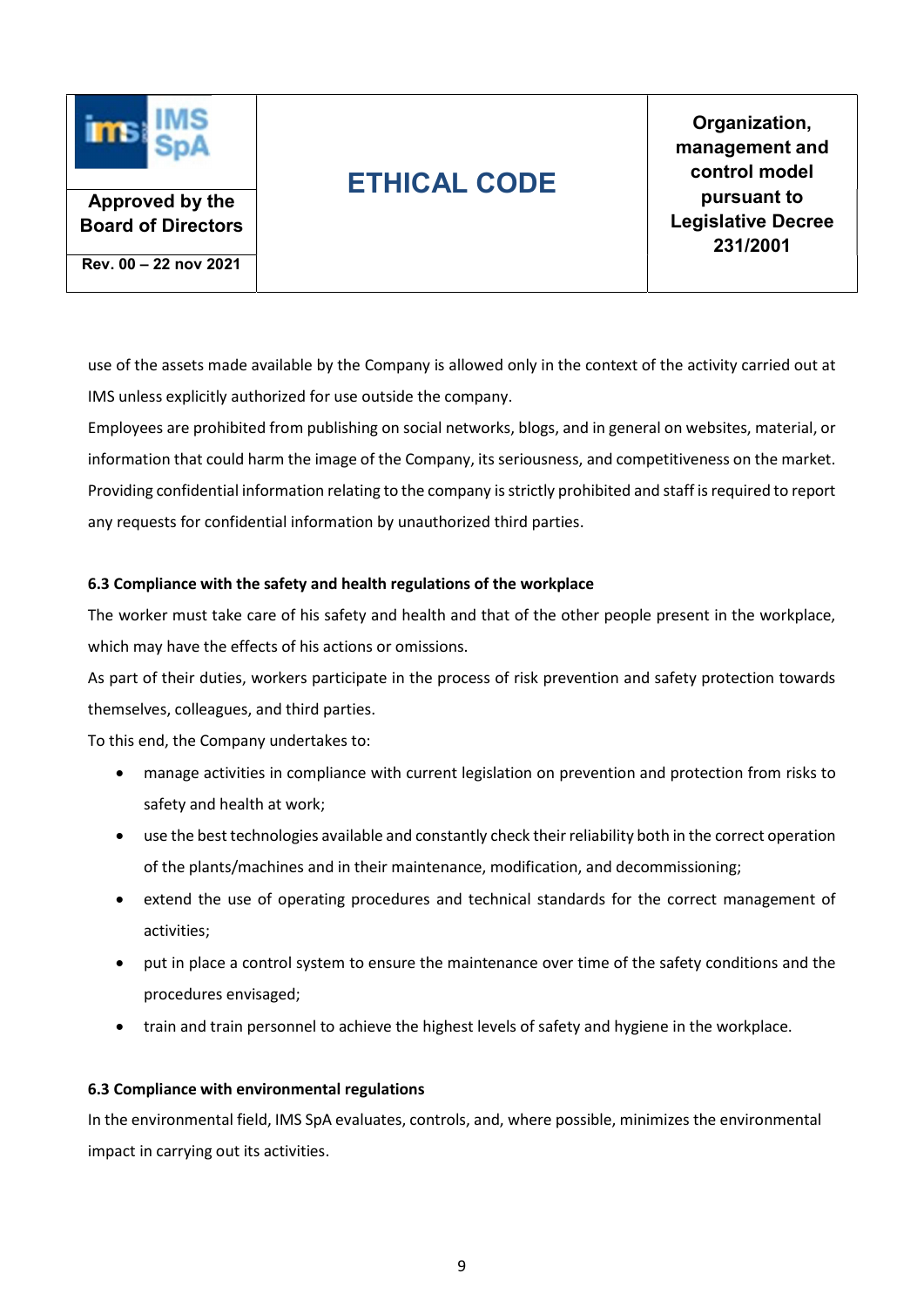

Organization, management and control model pursuant to Legislative Decree 231/2001

Board of Directors

Approved by the

Rev. 00 – 22 nov 2021

In this regard, the Company asks for the commitment of all Recipients for an environmentally oriented action and therefore, to optimize the use of resources and use the materials available according to a logic of sustainability.

## 6.4 Relations with the Public Administration

The relationships between IMS and the Public Administration must be based on maximum transparency and correctness, in strict compliance with the laws and regulations in force, with the principles set out in the Code of Ethics in order to ensure the absolute legitimacy of the Company's work.

In this regard, it is explicitly forbidden to:

- implement conducts that can even only be interpreted as aimed at jeopardizing the cardinal principles of this Code;
- submit untruthful declarations to national or European public bodies in order to obtain public grants, contributions, or subsidized loans, or to obtain concessions, authorizations, licenses, or other administrative acts.

In occasions of checks and inspections by competent public authorities, employees must maintain an attitude of maximum availability and collaboration.

## 6.5 Relations with the Judicial Authority

Relations with the Judicial Authority and with Public Officials must be based on respect for maximum collaboration, transparency, and civic sense.

IMS undertakes to avoid any kind of pressure being exerted on people who may be called upon to make statements before the Judicial Authority in order to induce them not to make statements or to make false statements.

## 6.6 Gifts and other benefits

IMS Corporate Representatives must not accept, even on holidays, gifts and other benefits related to their professional activities that are not of modest value. Each Company Representative who receives, directly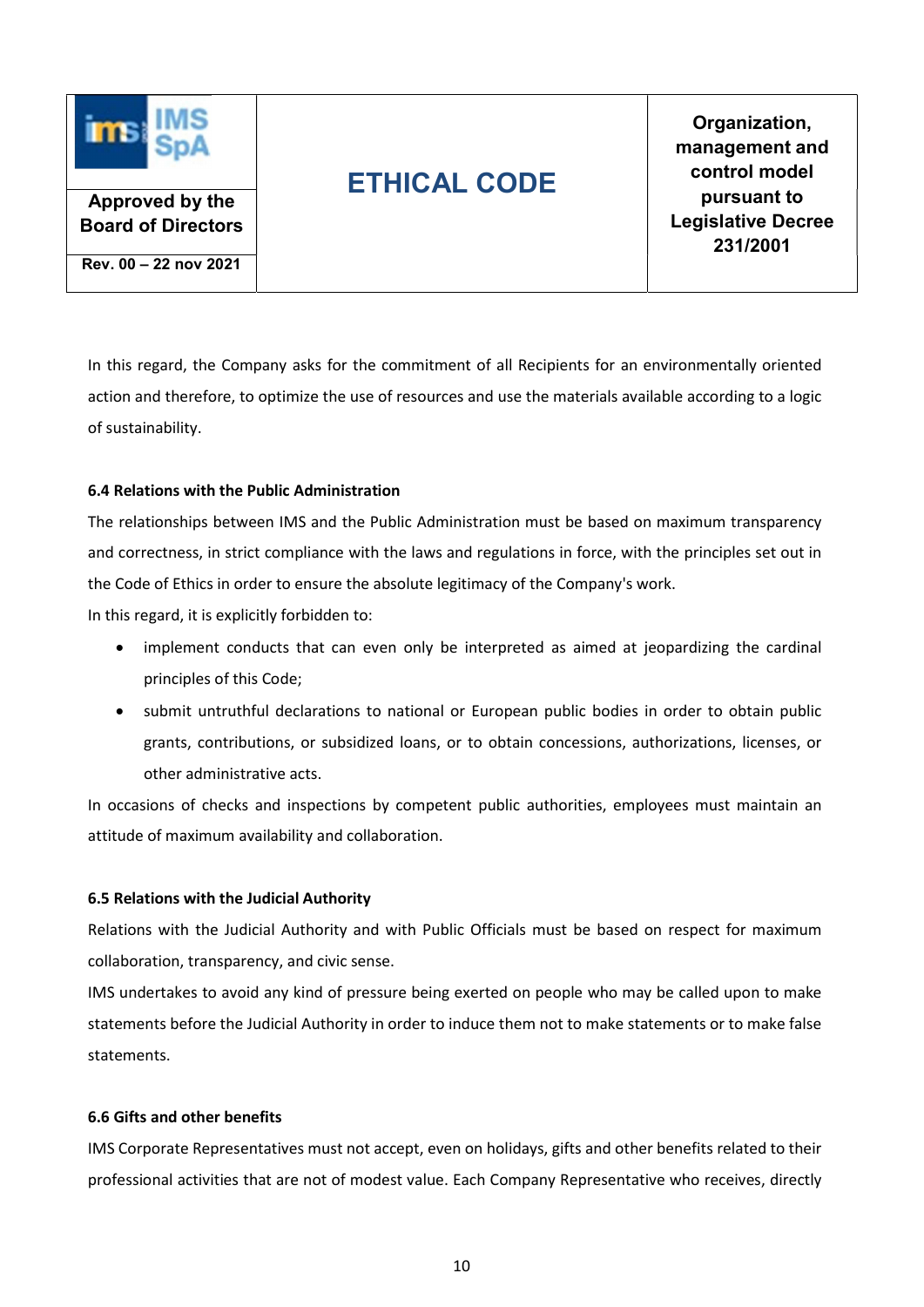

Organization, management and control model pursuant to Legislative Decree 231/2001

Approved by the Board of Directors

Rev. 00 – 22 nov 2021

or indirectly, requests or offers of gifts or benefits exceeding the reference amount, must be authorized by the manager or direct superior and must notify the Supervisory Body. Company Representatives do not ask for themselves or others, nor do they accept gifts or other benefits from a subordinate or his relatives. The employee does not offer gifts or other benefits to a superordinate or his relatives or cohabitants, except those of modest value for use. In any case, IMS Corporate Representatives refrain from practices that are not permitted by law, commercial use or any ethical codes of the companies or entities with which they have relations.

The recipient who receives gifts or other benefits that go beyond ordinary courtesy relations must immediately make them available to the Company for the return.

The employee who, even outside the workplace, receives offers of gifts or other benefits in order to obtain company information or preferential treatment, is required to immediately notify his / her superior.

### 6.7 Relations with customers

The Company recognizes customer satisfaction and protection as its primary objective.

To this end, everyone must do their utmost to provide a service suited to the requests and needs of customers, always maintaining an honest, collaborative, and respectful relationship.

Employees and collaborators are therefore called to guide their behavior by taking inspiration from the guiding criteria of education, courtesy, and availability.

The satisfaction of customers, through reliable and correct conduct aimed at guaranteeing high-quality products and services, is the primary objective of IMS.

#### 6.8 Relations with suppliers

The choice of the supplier takes place exclusively through objective selection and evaluation criteria and transparent methods, taking into account quality, price, and the ability to provide and guarantee good quality services.

The fulfillment of the contractual services by the supplier must comply with the contractual agreements.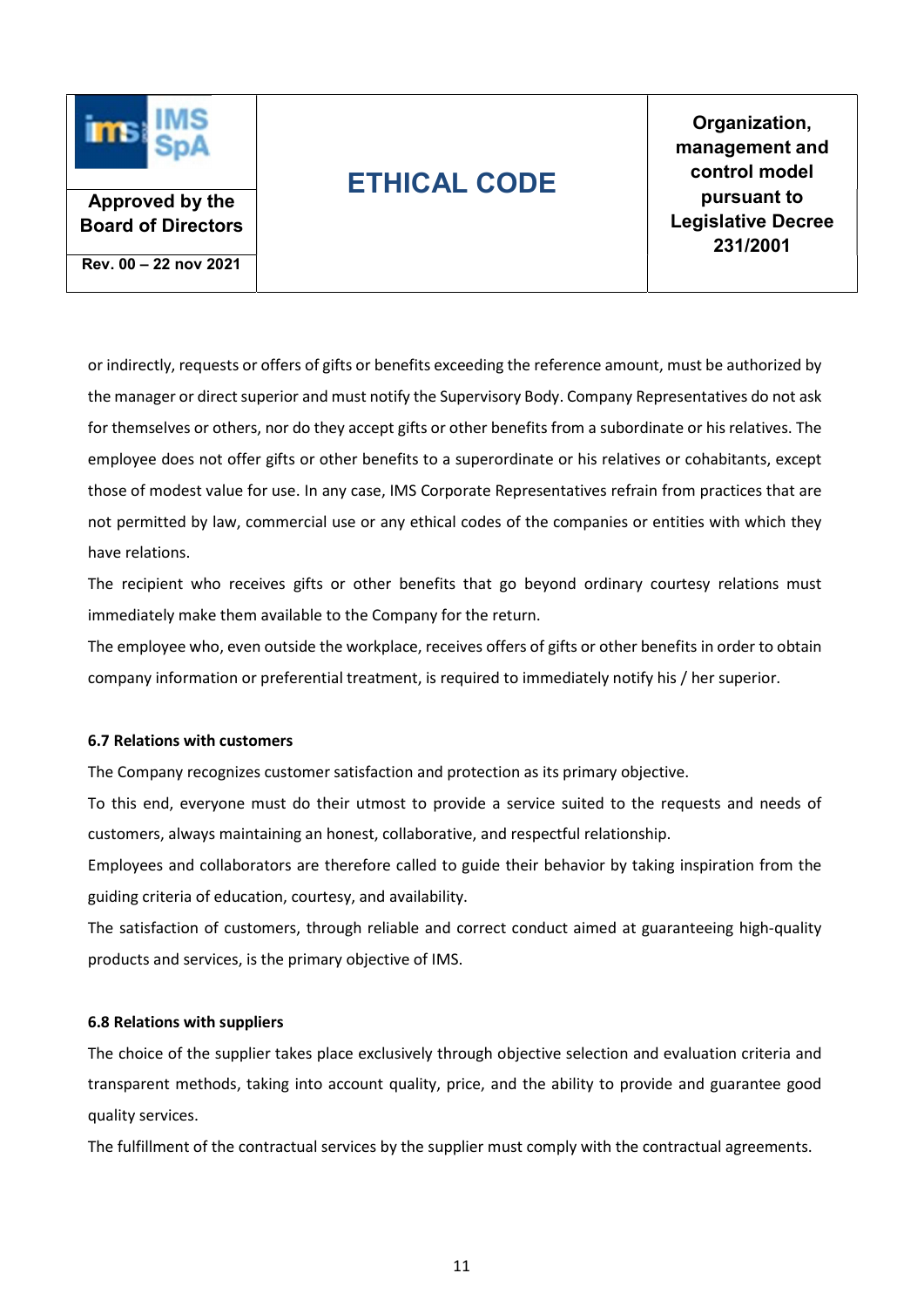

Organization, management and control model pursuant to Legislative Decree 231/2001

Board of Directors Rev. 00 – 22 nov 2021

Approved by the

In relations with suppliers, the Company prohibits the Recipients of this Code from engaging in favoritism, corruption practices, and collusive behavior.

## 6.9 Conflict of Interest

In order to avoid situations, even if only potential, of conflict of interest, the Recipients are required to declare in advance any cases of conflict of interest, with particular reference (but without limitation) to personal or family interests of any nature, including non-financial ones. , which may influence the independence of judgment in deciding which is in the best interest of IMS.

Each Recipient undertakes to declare such conflicts without delay to their direct superior who assesses their actual presence and relevance on a case-by-case basis. Each recipient is also required to refrain from making decisions in matters in which there is a conflict of interest.

### 6.10 Protection of privacy

The privacy and confidentiality of information must be protected in compliance with the relevant legislation (privacy legislation pursuant to 196/2003 subsequent amendments and European Regulation 2016/679) through regulations and procedures governing the methods of data processing and storage and sensitive information.

### 6.11 Protection of confidentiality

Employees, collaborators, and anyone who has relations with IMS must safeguard, according to the principle of confidentiality, the protection of the technical, financial, legal, administrative, personnel management, and company activity know-how and in general any information obtained in the report to the duties and tasks performed, recognizing the ownership to IMS.

#### 6.12 Mobbing

Employees, collaborators, and anyone who has relations with IMS SpA is prohibited from engaging in behaviors that assume the characteristics of "mobbing".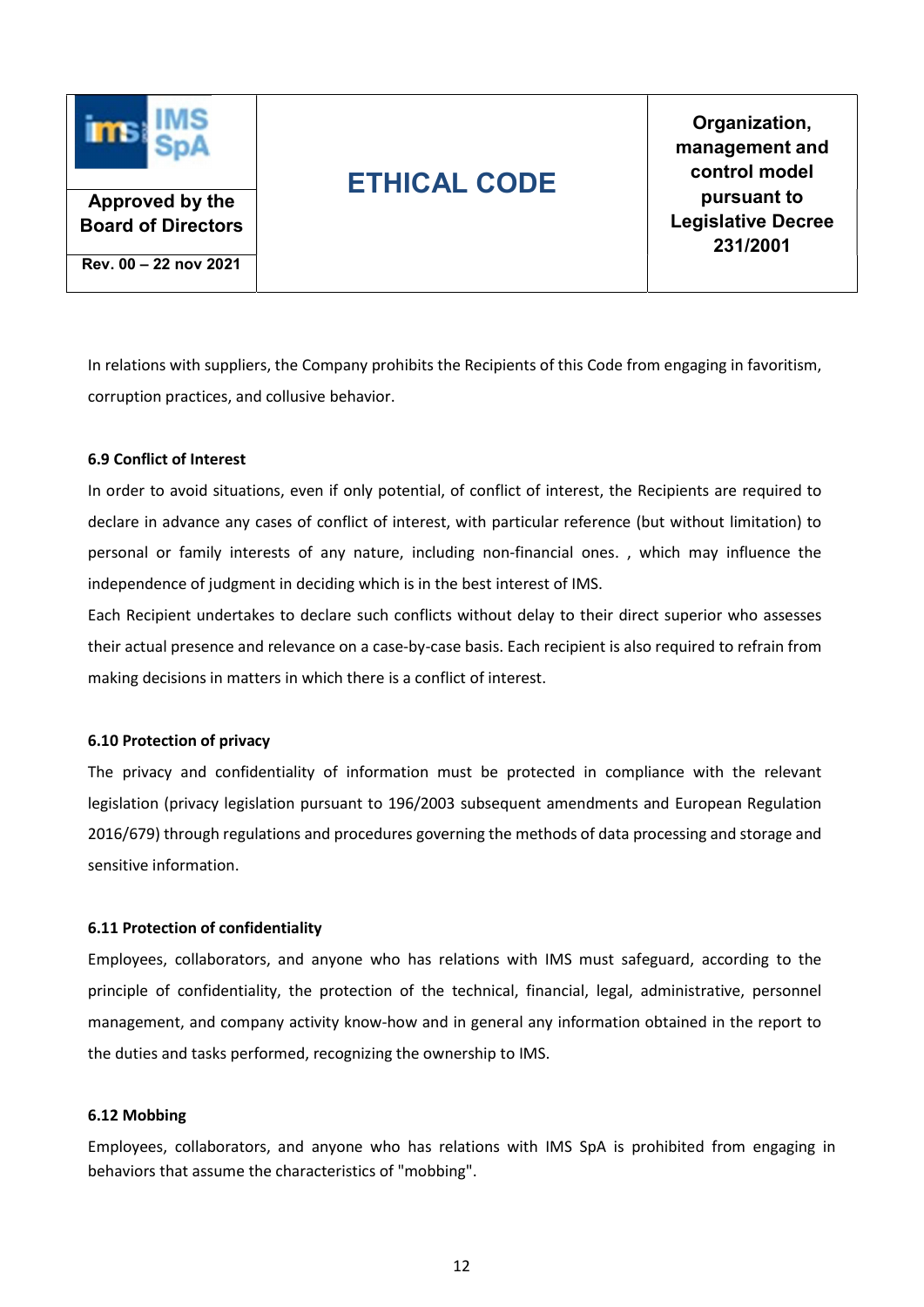

Organization, management and control model pursuant to Legislative Decree 231/2001

Rev. 00 – 22 nov 2021

Approved by the Board of Directors

By "mobbing" we mean a series of discriminatory and harassing acts and behaviors protracted over time, carried out by subjects in a superordinate position or by other colleagues, and which are characterized as a preordained form of psychological persecution or moral violence.

The acts and behaviors can consist of:

- marginalization of work activity, emptying of duties, failure to assign work tasks with forced inactivity, failure to assign work tools, repeated unjustified transfers;
- prolonged assignment of disqualifying tasks and with excessive executive fragmentation with respect to the professional profile possessed;
- prolonged assignment of exorbitant or excessive tasks, also in relation to any psychic or physical handicap conditions;
- systematic and structural impediment to access to news;
- structural and systematic inadequacy of the information inherent to ordinary work activities;
- repeated exclusion of the worker from training, retraining, and professional updating initiatives;
- exasperated and excessive exercise of forms of control;
- other similar.

## 7. IMPLEMENTATION AND CONTROL SYSTEM

## 7.1 Compliance with the rules contained in the Code of Ethics

The principles and behaviors illustrated in this Code of Ethics offer a general framework, but doubts may arise regarding the interpretation of the principles and the correct way to deal with the various situations that may arise.

The Company, therefore, makes available to the recipients a channel of direct contact with the subjects who can help clarify any doubts and areas of application of the Code of Ethics.

To give maximum dissemination and understanding of the rules contained in the Code of Ethics, the Company prepares and implements a communication and training plan, aimed at promoting full knowledge.

The Recipients of the Code of Ethics are obliged to:

comply with the principles and rules of conduct defined in this Code of Ethics;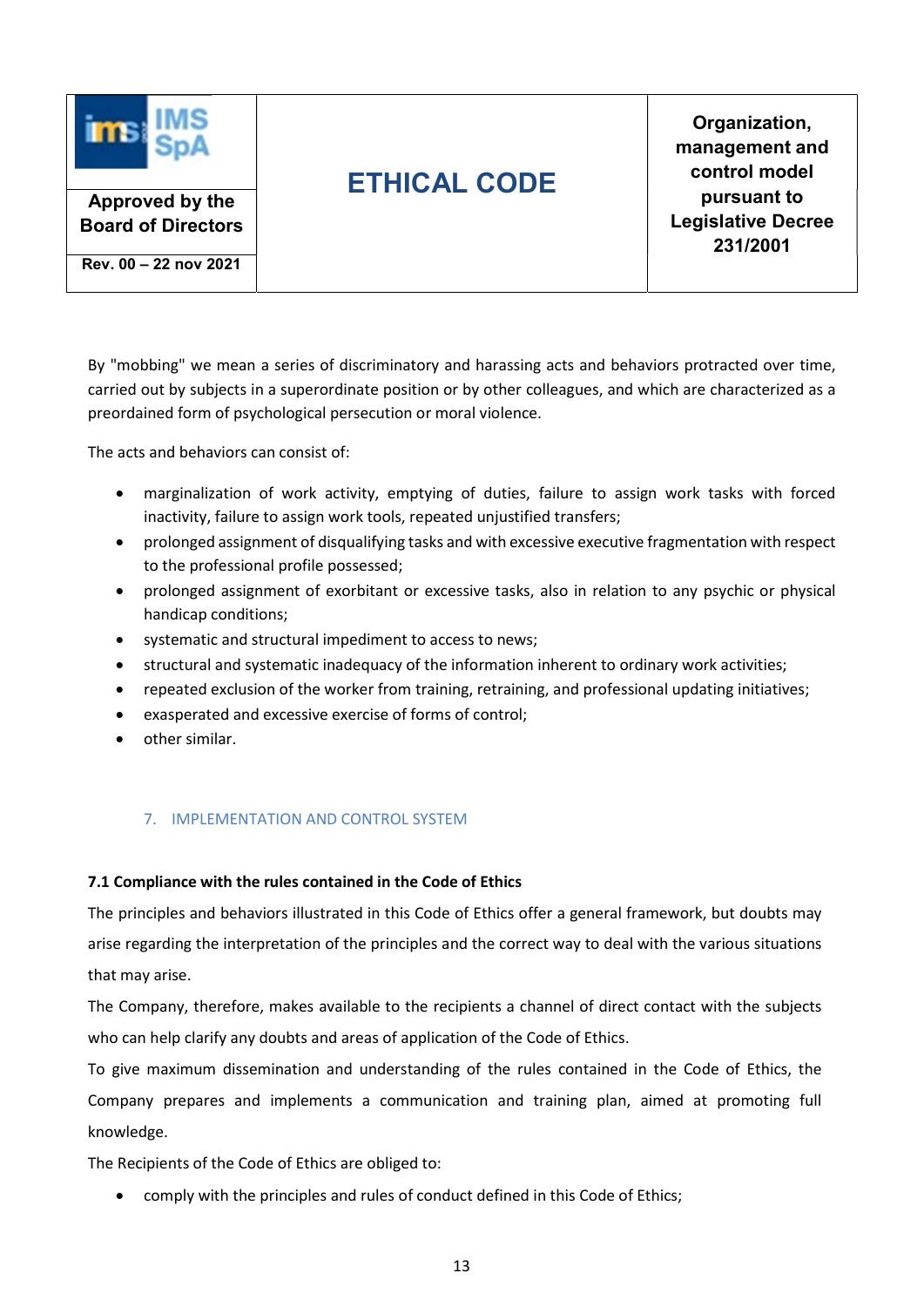

Organization, management and control model pursuant to Legislative Decree 231/2001

Board of Directors Rev. 00 – 22 nov 2021

Approved by the

- report to their superiors or to the Supervisory Body any critical situations or moments of difficulty in implementing the provisions of the Code, or any violations of the same of which they have become aware even outside the performance of the functions they are responsible for internal of the Company;
- collaborate with the structures in charge of verifying possible violations;
- transmit to their superior and the Board of Directors the request for the application of any sanctions, for violations of this Code of Ethics;
- adopt the appropriate initiatives in the event of non-fulfillment by third parties of the obligation to comply with the rules of the Code.

## 7.2 Disciplinary system and sanctions

Recipients who commit any violation of the rules of this Code of Ethics commit a breach of their obligations with the Company, with any consequent effect of law and contract.

Any violation of these provisions will be prosecuted through the measures provided for by the Disciplinary System, adequately and proportionally, regardless of the possible criminal relevance of such conduct and the establishment of criminal proceedings in cases in which they constitute a crime.

As regards the sanctions applicable to the employee, in any case, they will comply with the procedures provided for by the Workers' Statute and by the relevant National Collective Labor Agreement, in the case of IMS the contract of the trade.

In the case of self-employed workers, suppliers, or other subjects having contractual relationships with the Company who violate the rules set out in the Code of Ethics, the Company will have the right to terminate the contract.

## 7.3 Reports

To ensure effective application of the Code of Ethics, the Company has set up a specific channel for reporting alleged non-compliance with this document. IMS regulates the management of reports through specific internal procedures.